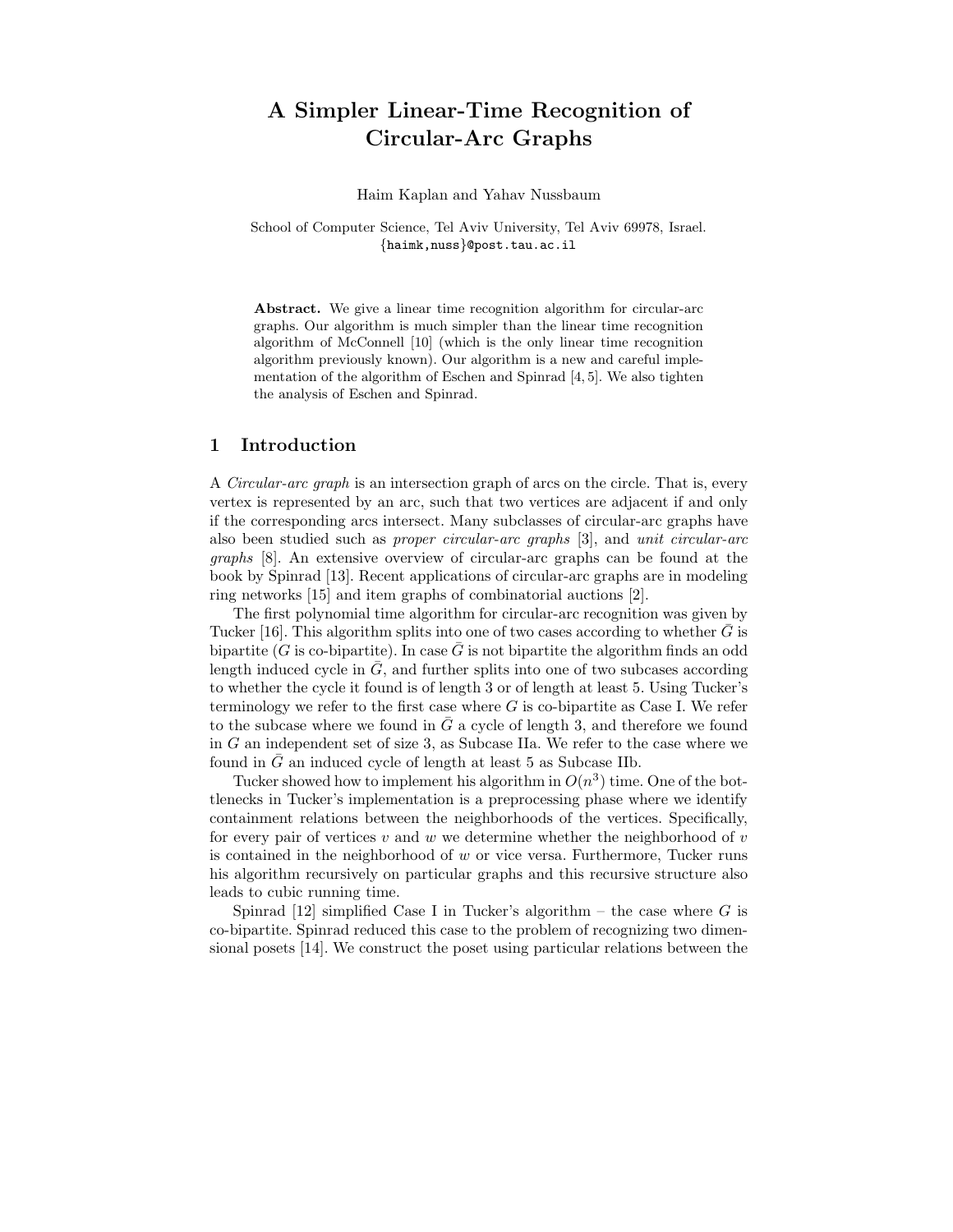vertices of G. Two vertices are related in the poset if their corresponding arcs are either disjoint, one is contained in the other, or together they cover the circle. The relations between the arcs are determined from the relations between the neighborhoods of the vertices. In case  $G$  is a circular-arc graph then from any two total orders that represent the poset we can construct a representation for G. Spinrad showed that this algorithm runs in  $O(n^3)$  time.

Eschen and Spinrad [4,5] gave an  $O(n^2)$  algorithm for recognizing circulararc graphs by addressing the two bottlenecks in Tucker's implementation. Eschen and Spinrad show how to compute neighborhood containment relations in  $O(n^2)$ time. Specifically, they construct four graphs such that if  $G$  is indeed circulararc graph then each of the four graphs is either an interval graph or a chordal bipartite graph. These graphs are constructed such that the neighborhood of v contains the neighborhood of w in  $G$ , if and only if the neighborhood of v contains the neighborhood of  $w$  in each of these graphs. The quadratic time bound follows since one can compute neighborhood containment relations in interval graphs and chordal bipartite graphs in quadratic time [9, 4, 5].

Eschen and Spinrad also showed that in Case I of the algorithm, when  $G$  is co-bipartite, we can use the same reduction to determine all pair of arcs that can cover circle in a model of G in  $O(n^2)$  time. Since this was the only bottleneck in Spinrad's algorithm for this case, we obtain an  $O(n^2)$  implementation of Case I. To implement Subcases IIa and IIb in  $O(n^2)$  time, they changed the recursive structure of Tucker's algorithm. They show how to implement the algorithm such that each recursive call is on a co-bipartite graph (Case I) and therefore does not trigger further recursion. Since the sum of the sizes of the graphs in all recursive calls is proportional to the size of G, the quadratic bound follows.

Recently, McConnell [10] presented the first recognition algorithm for circulararc graphs that runs in linear time. The algorithm reduced the problem to an interval graph recognition problem where specific intersection types between the intervals are specified. McConnell's algorithm uses the same preprocessing stage of Eschen and Spinrad where it computes neighborhood containment relations. To establish the linear time bound, McConnell tightens the analysis of Eschen and Spinrad's preprocessing stage. He shows that this preprocessing stage can be implemented in linear time since we are interested only in neighborhood containment relations between adjacent vertices, and the associated chordal bipartite graphs cannot be too large.

McConnell's algorithm is quite involved. Its most complicated computation is to find a partition of a graph into a particular kind of modules called  $\Delta$  modules. Those  $\Delta$  modules are used to turn the input circular-arc graph into an interval graph with specific types of intersections between the intervals, and to find a representation for this interval graph. McConnell first presents an implementation that runs in  $O(m + n \log n)$  time. To get the linear time bound a more complicated partitioning procedure has to be adapted from the linear time transitive orientation algorithm [11] which is by itself quite involved. This algorithm also uses probe interval graphs to find pairs of arcs that can cover the circle in linear time.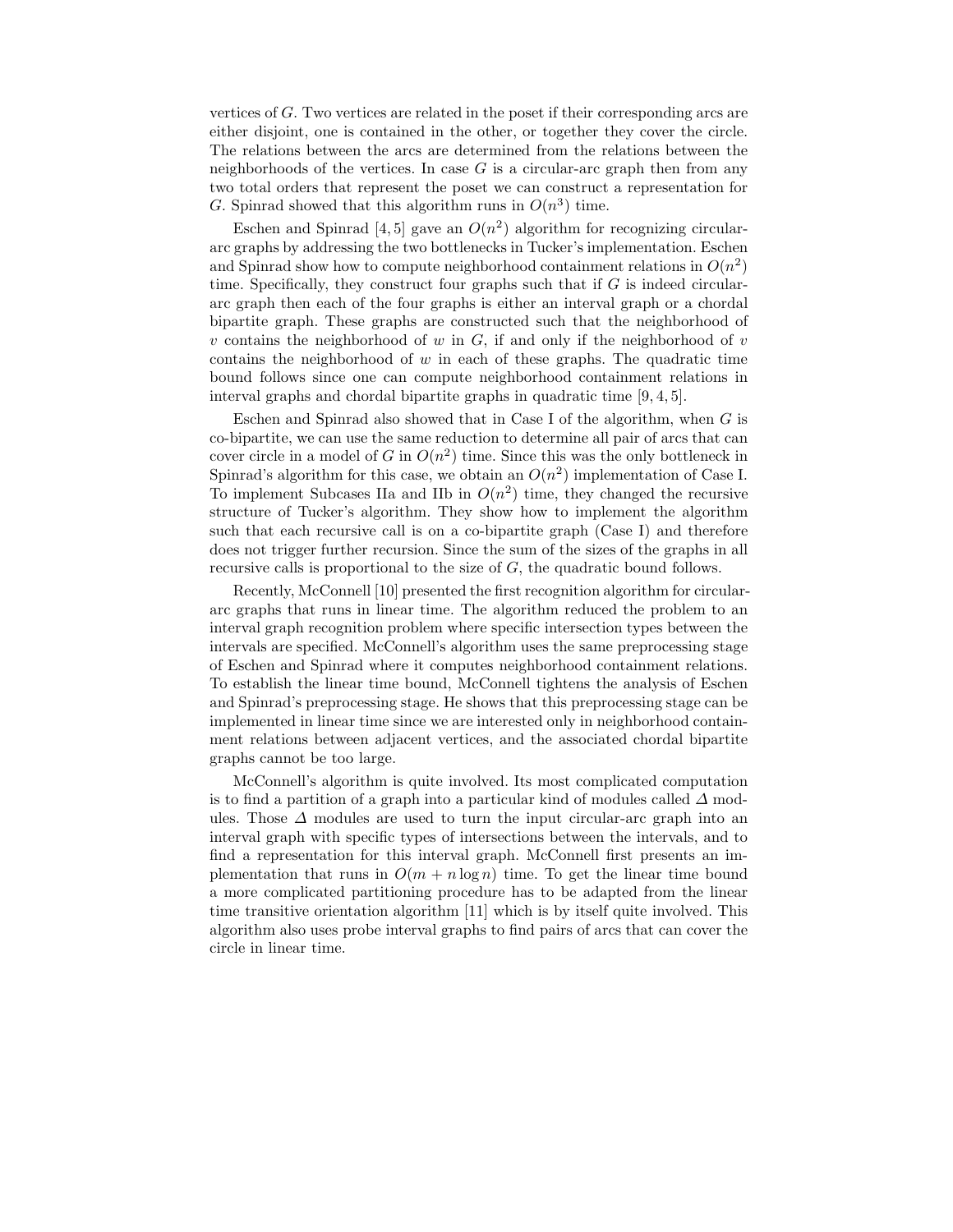Hsu [6] presented a different recognition algorithm for circular-arc graphs that runs in  $O(mn)$  time and reduces the problem to recognition of circle graphs.

#### 1.1 Our contribution

We give a careful implementation of the recognition algorithm of Eschen and Spinrad that in fact runs in linear time. Our implementation first either finds an independent set of size 3, and then we can apply Subcase IIa of the algorithm, or it concludes that the graph has  $\Theta(n^2)$  edges. In the latter case the implementation of Eschen and Spinrad in fact runs in linear time.

Eschen and Spinrad find in Subcase IIa a particular maximal independent set and place the corresponding arcs one the circle. We show how to find the independent set and place its arcs on the circle in linear time. Our implementation then continues as the implementation of Eschen and Spinrad, but we tighten their analysis to show that the running time is linear. Our main new insight is that each subgraph considered by the algorithm while placing and ordering the arcs on the circle is dense. That is, the number of edges that each subgraph contains is quadratic in the size of its vertex set. Furthermore the total size of these subgraphs is linear in the size of the input graph.

Our algorithm also performs a preprocessing phase where neighborhood containment relations are computed. As proved by McConnell [10] this can be done in linear time. As all previous algorithms, we also require a postprocessing verification step where we check that the representation we obtain is indeed a representation of G. McConnell [10] gave a straightforward linear time implementation of this postprocessing step, which traverse the circular-arc model and extract all the pairs of intersecting arcs from it. The model correspondes to the graph  $G$ , only if the intersections of arcs fit the adjacencies of vertices.

We describe a linear time implementation of Subcase IIa. Subcase IIb can also be implemented in linear time in a similar way. We do not describe it here since we apply Subcase IIb only when we are sure that G has  $\Theta(n^2)$  edges. Our implementation is much simpler than McConnell's algorithm.

## 2 Preliminaries

We consider a finite simple graph  $G = (V, E)$ , Where  $|V| = n$  and  $|E| = m$ . We represent graphs using adjacency-lists. For a vertex  $v$  in a graph, the  $(closed)$ neighborhood of v, denoted by  $N[v]$  is the set of all vertices adjacent to v together with v itself. For a set of vertices U we define  $N_U[v]$  to be  $N[v] \cap U$ .

A *circular-arc model* of a graph  $G$  is a set of arcs on the circle. Each vertex has an arc associated with it, such that two vertices are adjacent if and only if the corresponding arcs intersect. A graph  $G$  is a *circular-arc graph* if it has a circulararc model. Note that a circular-arc graph may have more than one model.

We represent a single arc in a circular-arc model by its clockwise and counterclockwise endpoints. We assume that no arc covers the entire circle. We represent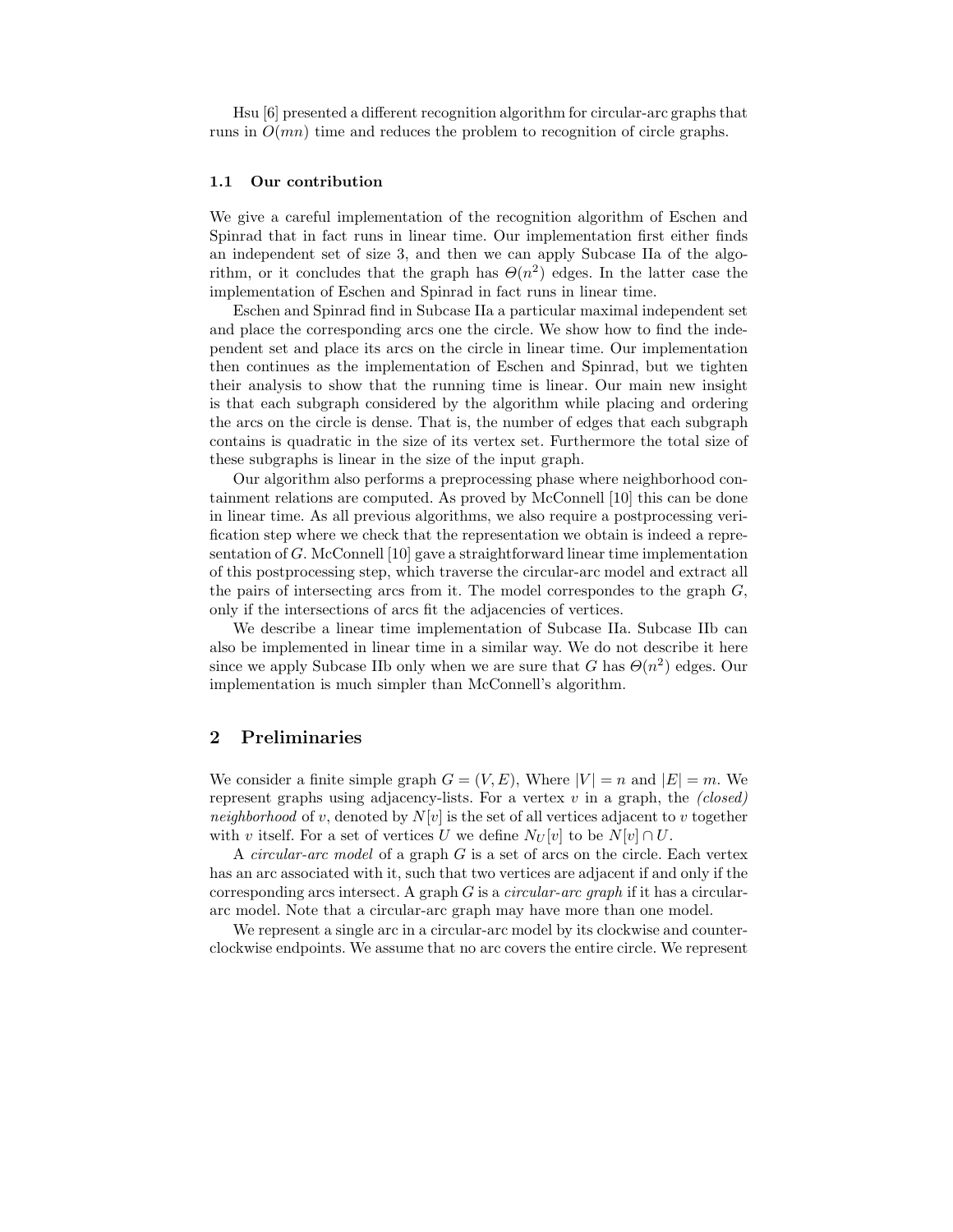a circular-arc model by an ordered cyclic list of the endpoints of its arcs. To simplify we shall refer to the clockwise direction as right and to the counterclockwise direction as *left*, as we view them if we stand at the center of the circle.

There are four possible types of intersections between two arcs  $x$  and  $y$  [16, 6. Arcs x and y cross if each contains a single endpoint of the other. Arcs x and y cover the circle if each contains both endpoints of the other. Arc  $x$  may be *contained* in arc y. And arc x may *contain* arc y. If x and y either cross or cover the circle, we say that  $x$  and  $y$  overlap.

For convenience, we refer to the vertices of  $G$  as arcs even before we decide if  $G$  is a circular-arc graph and find a model for it. We would say that two adjacent vertices intersect even before we have a model, because the arcs of adjacent vertices must intersect in every model. Hsu  $[6]$  showed that if G is a circular-arc graph then it has a model  $M$  such that for every pair of vertices  $v$ and u, the arc representing v in M contains the arc representing u in M if and only if  $N[u] \subseteq N[v]$ . So we would say that v contains u when  $N[u] \subseteq N[v]$ , even before we have found a model. This relation between  $u$  and  $v$  is the neighborhood containment relation. Additionally we would say that two vertices overlap when they intersect but do not contain each other.

A graph that can be partitioned into two independent sets is called bipartite. If G is not bipartite then it must have an odd-length induced cycle. If G, the complement of  $G$ , is bipartite then  $G$  is *co-bipartite*, and is covered by two cliques.

A  $(0,1)$ -matrix is said to have the *circular-ones* property if its columns can be ordered such that the 1's in each row are circularly consecutive. Circular-ones arrangement can be found in  $O(m + n + r)$  time [1, 7] where m is the number of columns,  $n$  is the number of rows, and  $r$  is the number of 1's.

In the rest of the paper we show a linear time implementation of the algorithm. Out of the three cases, we present only Subcase IIa, since the other cases are applied only when  $m = \Theta(n^2)$ .

# 3 Preprocessing

An arc which represent a universal vertex can be placed on the circle in  $O(1)$ time by placing its right endpoint anywhere on the circle and its left endpoint immediately to the right side of it. It is easy to find all universal arcs of  $G$  in linear time. Thus, we may assume that  $G$  does not have any universal vertices.

Let x be an arc that have the same neighborhood as another arc  $y$  that was already placed on the circle. The arc  $x$  can be placed on the circle by placing its endpoints next to the endpoints of y, in  $O(1)$  time. McConnell [10] showed how to find vertices with the same neighborhood in linear time using a simple process called radix partitioning, which is similar to radix sort. Thus, we may assume that there are no two vertices in G that have the same neighborhood.

Before running our algorithm we preprocess the graph and for every pair of adjacent vertices v and u we check whether v contains u or u contains v, that is whether  $N[v] \subseteq N[u]$  or  $N[u] \subseteq N[v]$ . Recall that Eschen and Spinrad [4,5] showed how to compute neighborhood containment relations in  $O(n^2)$  time, and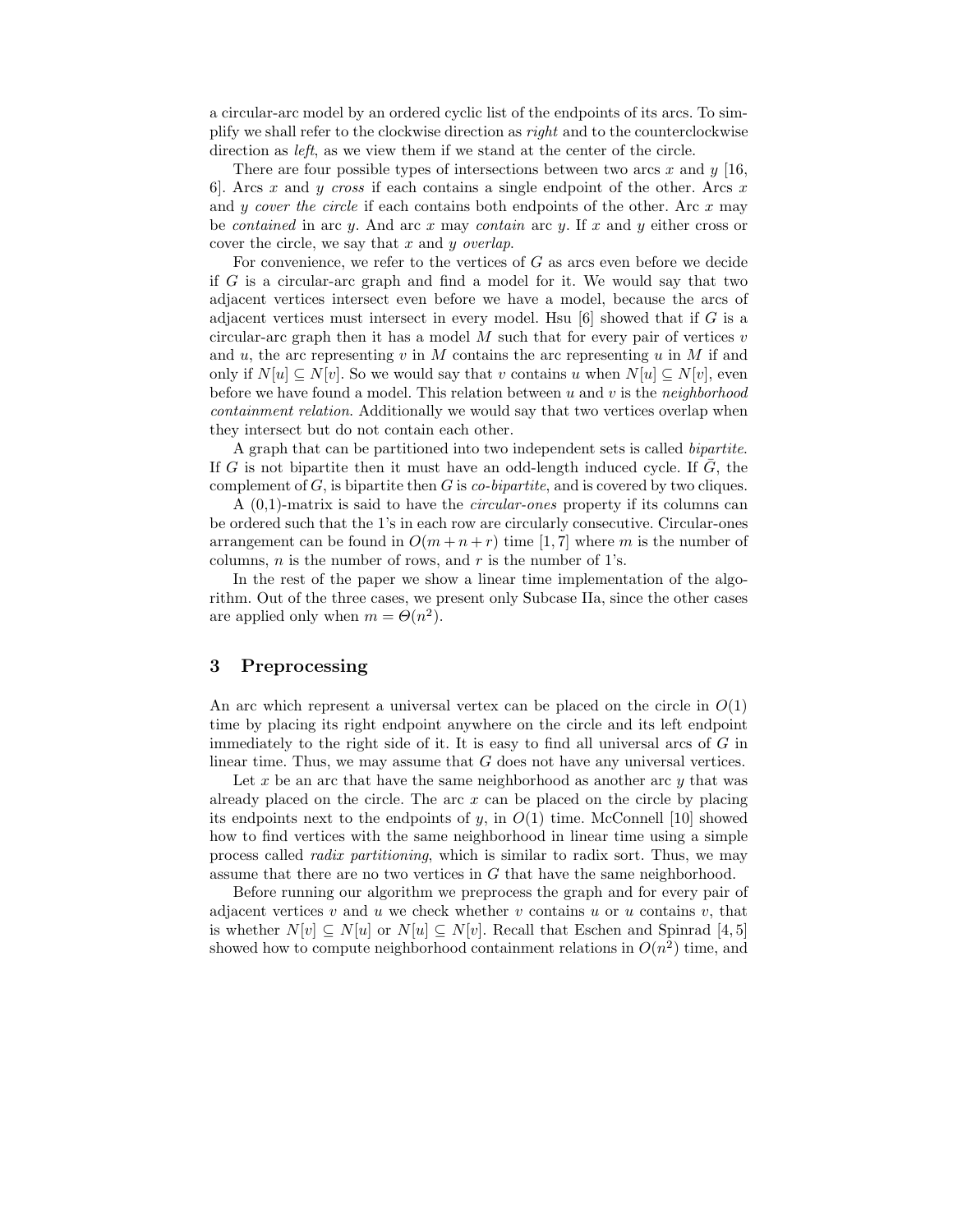McConnell [10] tighten the analysis to show that this can be done in linear time. For more details of this part, which are not complicated, see [10].

# 4 Splitting into Cases

Recall that the algorithms of Tucker [16] and Eschen and Spinrad [4, 5] split into one of three cases. Case I, where G is bipartite, that is G is co-bipartite. Case II, where  $\bar{G}$  has an odd-length induced cycle. Case II splits further into two non-exclusive subcases. Subcase IIa where  $\bar{G}$  has a triangle, that is G has three independent vertices. And Subcase IIb where  $\bar{G}$  has an induced of odd length 5 or more. Our algorithm, in fact, splits into one of these three cases as well. But we decide on the case to apply more carefully.

Let  $a_1$  be a vertex of minimum degree in G. If  $|N[a_1]| > \frac{n}{2}$  then every vertex of G has an edge to at least  $\frac{n}{2}$  other vertices, so  $m = \Theta(n^2)$ . Otherwise, let Y be the set of arcs nonadjacent to  $a_1$ . We look for a pair of nonadjacent vertices in Y. For every vertex  $y \in Y$  we traverse its adjacency list, and construct its restriction to Y. The time to traverse all the adjacency lists is  $O(n + m)$ . If for every  $y \in Y$  we found that  $N_Y[y] = Y$  then  $m = \Theta(n^2)$  since we know that  $|Y| \geq \frac{n}{2}$ . Otherwise, we find nonadjacent pair of arcs  $a_2, a_3 \in Y$ .

So either we concluded that  $m = \Theta(n^2)$ , and thus the  $O(n^2)$  time bound of Eschen and Spinrad [5] is linear. Or, we found three independent vertices  $a_1, a_2, a_3$ , and we can apply Subcase IIa. In the rest of the paper we describe a linear time implementation of Subcase IIa.

The algorithm for Subcase IIa consists of the three stages of Tucker's algorithm. In Stage 1, we find a set of arcs that can be ordered easily around the circle and divide it into sections, such that no arc has its both endpoints in the same section. In Stage 2, we place every endpoint of every other arc in its section. And in Stage 3, we order the endpoints within each section. We describe each of these stages in the following three sections.

### 5 Stage 1: Dividing the circle into sections

The algorithm begins by finding an independent set of arcs,  $I$ , that can be easily embedded around the circle, in an order consistent with some model of G. This set of arcs divides the circle into sections, such that no arc has its two endpoints in the same section.

#### 5.1 Finding a maximal independent set

The algorithm of Tucker uses maximal independent set of arcs I of size at least 3 that obeys two requirements. First, no arc of  $I$  contains any other arc of  $G$ . Second, there is no arc  $x \in I$  that has two nonadjacent arcs  $y, z \notin I$  such that y and z overlap x and do not overlap any other arc in  $I$ . We begin by constructing a maximal independent set  $I'$  greedily, which satisfies the first requirement, and then change it to an independent set  $I$  that satisfies the second requirement as well.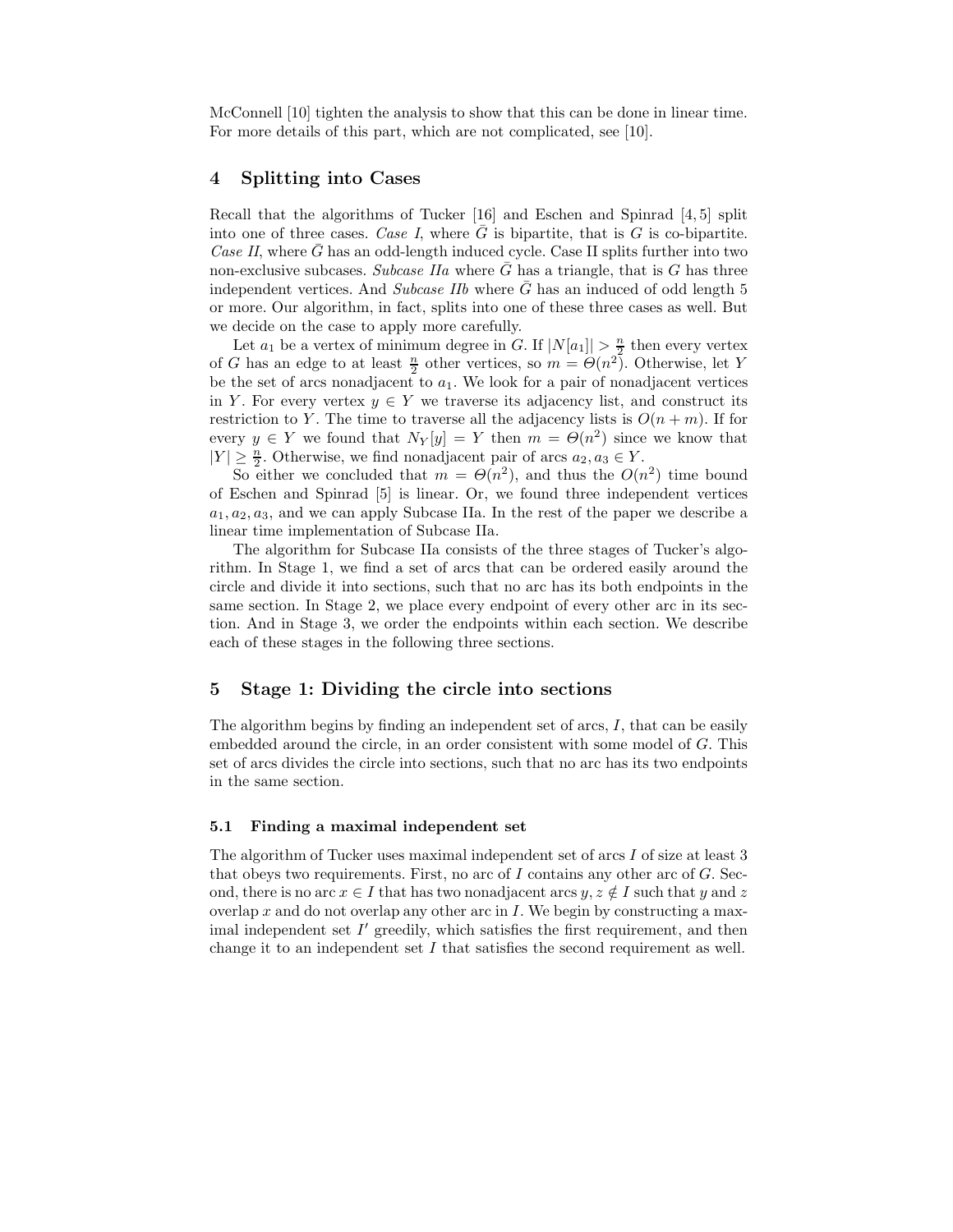Before constructing  $I'$ , we eliminate any arc that contains another arc from G, since those arcs cannot be in I. Let  $G'$  be the subgraph of G without these arcs. Every intersecting pair of arcs in  $G'$  overlaps, since no arc of  $G'$  contains another. In order to construct  $I'$  we maintain a set  $J$  consisting of every arc in  $G'$  that is nonadjacent to any arc already in  $I'$ . For every arc in  $G'$  we maintain a counter of the number of arcs in  $I'$  that intersect it.

Let  $\{a_1, a_2, a_3\}$  be the independent set that we found in Sect. 4. We initialize  $I'$  to consist of arcs  $\{a'_1, a'_2, a'_3\}$  where  $a'_i$  is an arc from  $G'$  and may be either  $a_i$ or a minimal arc contained in  $a_i$ . The set I' is an independent set in  $G'$ , since  ${a_1, a_2, a_3}$  is an independent set in G. For every  $a'_i \in I'$ , we remove  $N[a'_i]$  from  $J$  and increase the counters of the members of  $N[a'_i]$ .

As long as J is not empty, we pick an arbitrary arc  $x \in J$  and add x to I'. We increase the counter of every arc y that overlaps x, and set  $J = J \setminus \{y\}$ . When  $J$  is empty,  $I'$  is a maximal independent set.

Next we construct I from I'. For every arc  $x \in I'$  such that there are two nonadjacent arcs  $y_1$  and  $y_2$  in G' which overlaps only x in I', we add  $y_1$  and  $y_2$  to I. If such  $y_1$  and  $y_2$  do not exist, we add x to I. To do so in linear time, we find all arcs in  $G'$  that overlaps only x by scanning  $N[x]$ , and identifying all neighbors of x whose counter equals to one. Let  $Y \subset N[x]$  consist of these neighbors. For every  $y \in Y$  we scan N[y] and construct  $N_Y[y]$ , if  $N_Y[y] \neq Y$ then we find  $y' \in Y \setminus N_Y[y]$  which is nonadjacent to y.

The following lemma proves that I satisfies the requirements stated above.

**Lemma 1.** If G is a circular-arc graph then I is a maximal independent set in G and we cannot get a larger independent set by replacing an arc  $y_1 \in I$  with two nonadjacent arcs  $z_1, z_2 \notin I$  that intersect  $y_1$ .

*Proof.* First note that  $I'$  is a maximal independent set in  $G$ , since it is a maximal independent set in  $G'$ , and every arc in G which is not in  $G'$  contains an arc in  $G'$ .

Assume that  $I$  is not a maximal independent set in  $G$ , then there is an arc  $z \notin I$  which is nonadjacent to every arc of I. We may assume that z is in  $G'$ . The arc  $z$  cannot be in  $I'$  because otherwise  $z$  or an adjacent arc would be inserted to I. Then, since I' is maximal independent set, z must overlap some  $x \in I'$ , such that  $x \notin I$  and x was replaced by  $y_1, y_2$  in I. It follows that  $\{y_1, y_2, z\}$  is an independent set of three arcs that overlap  $x$ , but this is impossible since each of them should cover an endpoint of  $x$ , and  $x$  has only two endpoints.

Assume that  $y_1 \in I$  can be replaced by two nonadjacent arcs  $z_1, z_2 \notin I$  that overlap only  $y_1$  in I. The arc  $y_1$  cannot be a member of I', since otherwise we would have added  $z_1, z_2$  to I instead of  $y_1$ . Therefore there are  $x \in I'$  and  $y_2 \in I$ such that  $y_1$  and  $y_2$  are nonadjacent and overlap x. Arcs  $z_1$  and  $z_2$  do not overlap any  $x' \neq x$ ,  $x' \in I'$ , because if they do, they must overlap some arc different from  $y_1$  in I. Since I' is maximal, the two arcs  $z_1$  and  $z_2$  must be adjacent to x. Again, we got independent set of three arcs  $\{y_2, z_1, z_2\}$ , that should overlap x, but x has only two endpoints.  $\square$ 

Note that if G is not a circular-arc graph, I might not satisfy the requirements stated in Lemma 1. In this case our algorithm continues and will detect that G is not a circular-arc graph later on.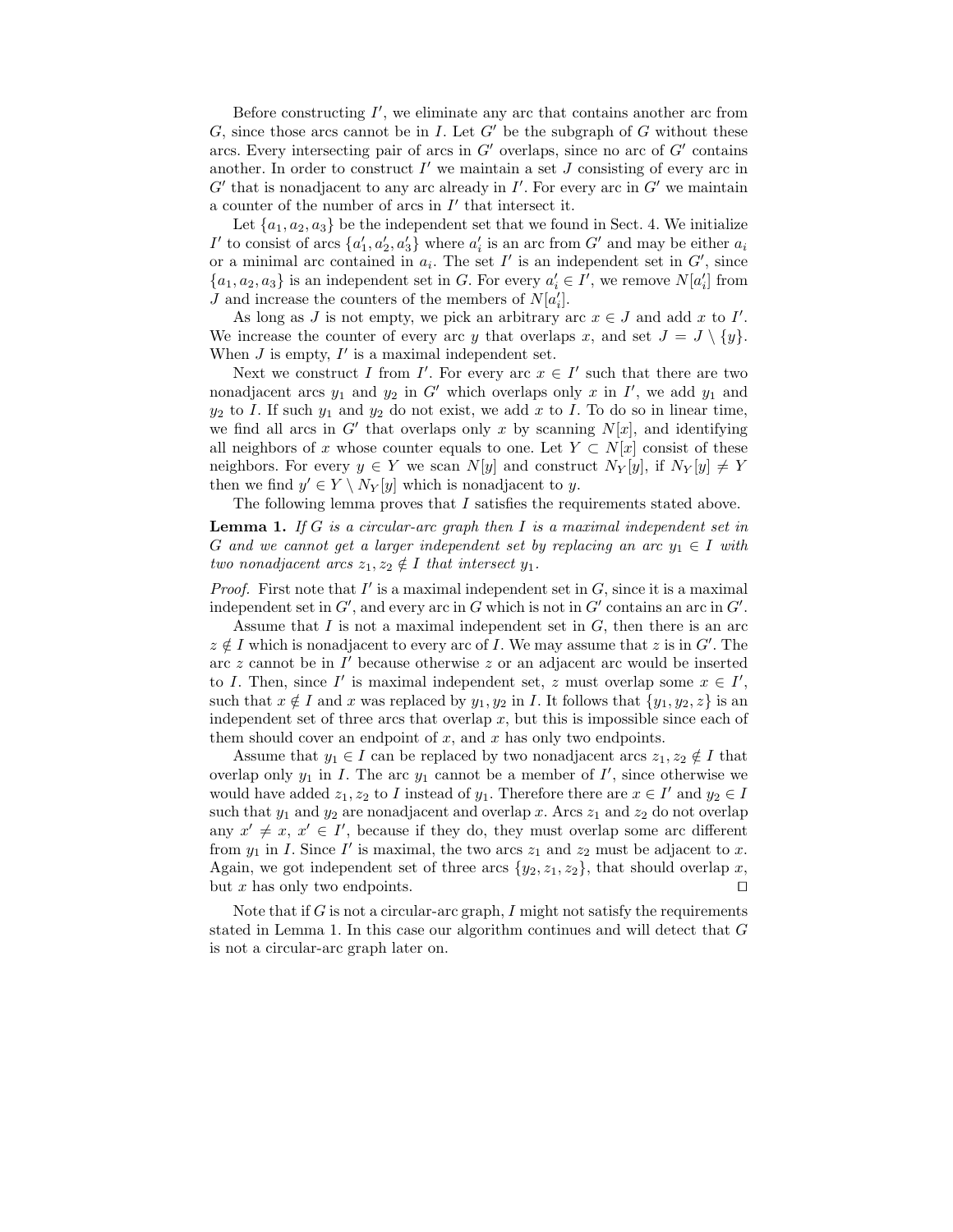In section 5.2 we show how to place the arcs of I on the circle. We label the arcs of I by  $a_1, \ldots, a_{|I|}$  according to their cyclic order around the circle, where  $a_1$ is some arbitrary arc in I. The endpoints of the arcs split the circle into sections. Each section is either an arc of  $I$  or a gap between two consecutive arcs of  $I$ . Let S be a section. The two endpoints of the arcs of I that define S are called the endpoints of S. We assume that a section contains its left endpoint, but does not contain its right endpoint. We denote by  $S_{2i}$  the section of arc  $a_i$ . We denote by  $S_{2i+1}$  the section which is the gap between  $S_{2i}$  and  $S_{2(i+1)}$ . Subscripts of arcs are modulo  $|I|$  and subscripts of sections are modulo  $2|I|$ .

Let  $I^c$  bet the set of arcs of G not in I. For every  $x \in I^c$ , the arc x cannot be contained in an arc of  $I$  and is not universal. And since  $I$  is a maximal independent set, the following lemma holds.

**Lemma 2.** [16] Let  $x \in I^c$ . In a model of G consistent with the placement of I, the endpoints of x are in different sections.

### 5.2 Placing the independent set around the circle

We now place the arcs of  $I$  around the circle. Tucker showed how to order the arcs in  $I$  around the circle, using the adjacencies between arcs in  $I$  and arcs in  $I<sup>c</sup>$ , such that there exist a circular-arc model of G consistent with this order.

**Lemma 3.** [16] If G is a circular-arc graph then there exists a model of G consistent with every cyclic order of  $I$  that satisfies the following two requirements: (1) For each arc  $x \in I^c$ , the neighborhood of x in I,  $N_I[x]$ , is consecutive around the circle, with the arcs that are contained in  $x$  in the middle and the arcs that overlap x in the ends. (2) For each pair of adjacent arcs  $x, y \in I^c$ , the union of their neighborhoods in I,  $N_I[x] \cup N_I[y]$  is consecutive around the circle.

Let  $x \in I^c$ . We define  $D(x)$  to be the set consisting of every arc  $y \in N_{I^c}[x]$ such that  $N_I[x] \cap N_I[y] = \emptyset$ . Let  $D^m(x)$  be the subset of  $D(x)$  consisting of every arc  $y \in D(x)$  such that there is no  $y' \in D(x)$  for which  $N_I[y'] \subset N_I[y]$  (see Fig. 1). Eschen and Spinrad [5] proved the following.

**Lemma 4.** [5] Assume that G is a circular-arc graph. Let P be an order of I that satisfies the second requirement of Lemma 3 with respect to every pair of arcs  $x, y \in I^c$  such that  $y \in D^m(x)$  and  $x \in D^m(y)$ . Then, P satisfies the second requirement of Lemma 3 with respect to every pair of adjacent arcs in  $I<sup>c</sup>$ .

We construct a matrix  $M$  such that from a circular-ones arrangement of  $M$ we can define the order of  $I$ . Every arc of  $I$  corresponds to a column of  $M$  and every requirement of Lemma 3 has a row. We arrange the matrix such that the ones in every row are cyclically consecutive. The order of the columns will give us an order of  $I$  that is consistent with the requirements of Lemma 3. Any arc  $x \in I^c$  with  $N_I[x] = I$  cannot affect the order of I according to the requirements of Lemma 3, so we ignore those arcs.

For each arc  $x \in I^c$  we create a row that have 1's in the columns of the arcs in  $N_I[x]$ . This row forces the consecutiveness of  $N_I[x]$ . If G is a circular-arc graph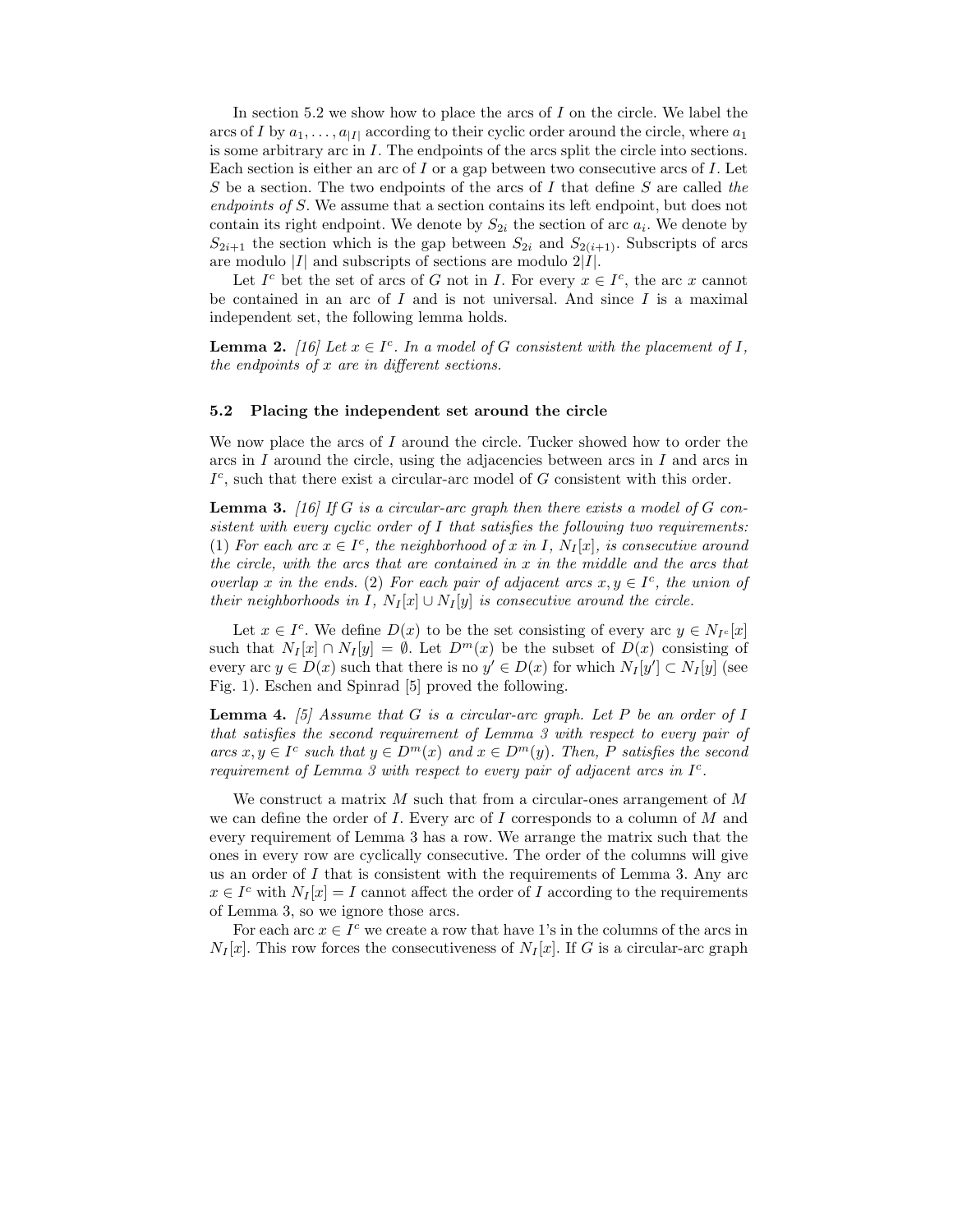then there are at most two arcs in  $I$  that x overlaps. For each such arc, z, we create a row that have 1's only in the columns of  $N_I[x]\setminus\{z\}$ . These rows will force  $N_I[x]$  to be ordered so that the arcs that x contains are in the middle and the arcs that x overlaps are in the ends. If for some  $x$  there are more than two arcs in  $I$  that it overlaps then we halt since  $G$  is not a circular-arc graph. We created at most three rows for each arc, and a total of at most  $3n$  rows with  $3m$  ones.

In order to find  $D(x)$  and neighborhood containment relation with respect to I, we decide for each pair of arcs  $x, y \in I^c$  whether  $N_I[x] \cap N_I[y] = \emptyset$  or  $N_I[x] \subseteq N_I[y]$ . To do so, we find a circular-ones arrangement [1,7] of M. This arrangement gives us a preliminary cyclic order of the arcs of I. If such an arrangement does not exist then  $G$  is not a circular-arc graph, and we halt. For each pair of adjacent arcs in  $I<sup>c</sup>$  we can detect if their neighborhoods in  $I$  do not intersect or one contains the other by looking at the first and last neighbors of both arcs in the cyclic order of  $I$ . We find the last neighbor of all arcs of  $I<sup>c</sup>$  in the cyclic order by scanning the arcs of  $I$  starting from an arbitrary arc in the cyclic order. An arc  $z \in I$  is the last neighbor of  $x \in I^c$  if it is a neighbor of x, but the arc  $z'$  following  $z$  in the cyclic order is nonadjacent to  $x$ . We find the first neighbor in I of each  $x \in I^c$  symmetrically.

Let  $x \in I^c$  and consider the neighborhood containment relation restricted to I of the arcs in  $D(x)$ . In any circular-arc model of G, every  $y \in D(x)$  covers one endpoint of x and stretches away from x. So  $N_I[y]$  consists of a member of I next to  $x$  in the model, followed by zero or more members of  $I$  consecutive to it, in the direction which y stretches. Therefore, the arcs of  $D(x)$  form at most two chains with respect to the neighborhood containment relation restricted to  $I$ , each consisting of arcs that cover the same endpoint of  $x$ . So, there are at most two distinct neighborhoods in I for arcs in  $D^m(x)$ . For example, in the illustration of Fig. 1,  $N_I[b]$  and  $N_I[c]$  are the two distinct neighborhoods in I for arcs in  $D^m(x)$ .

For each arc of x, we go through  $D(x)$  to find  $D^m(x)$ . We find  $D^m(x)$  partitioned into two sets, each consisting of arcs with the same neighborhood in  $I$ . We consider the elements in  $D(x)$  one by one, in an arbitrary order. While scanning  $D(x)$  we maintain at most two sets of minimal elements with respect to the neighborhood containment relation restricted to I. We denote these sets by  $M_1(x)$  and  $M_2(x)$ . If for the next arc  $y \in D(x)$ , we have that  $N_I[y] = N_I[m_i]$  for  $m_i \in M_i(x)$ we add y to  $M_i(x)$ . If  $N_I[y] \subset N_I[m_i]$  for  $m_i \in M_i(x)$ , we replace  $M_i(x)$  by  $\{y\}$ . If  $N_I[m_i] \subset N_I[y]$  for  $m_i \in M_i(x)$ , we skip y. Otherwise, the relation does not form two chains and thus  $G$  is not a circular-arc graph and we halt. When we finish scanning  $D(x)$ , we have identified  $D^m(x)$  partitioned into two sets  $M_1(x)$ and  $M_2(x)$ , each set consist of all elements with the same neighborhood in I.

According to Lemma 4, for every pair of arcs  $x, y \in I^c$  such that  $x \in D^m(y)$ and  $y \in D<sup>m</sup>(x)$ , we should add a row to M with 1's in the columns of  $N_I[x]$  $N_I[y]$ . Although there could be  $\Omega(n^2)$  pairs  $x, y \in I^c$  such that  $x \in D^m(y)$ and  $y \in D^m(x)$ , the number of distinct sets  $N_I[x] \cup N_I[y]$  is at most n. This is because for every arc  $x \in I^c$ , the members of  $D^m(x)$  have at most two distinct neighborhoods in I. We identify these distinct rows to add to M as follows.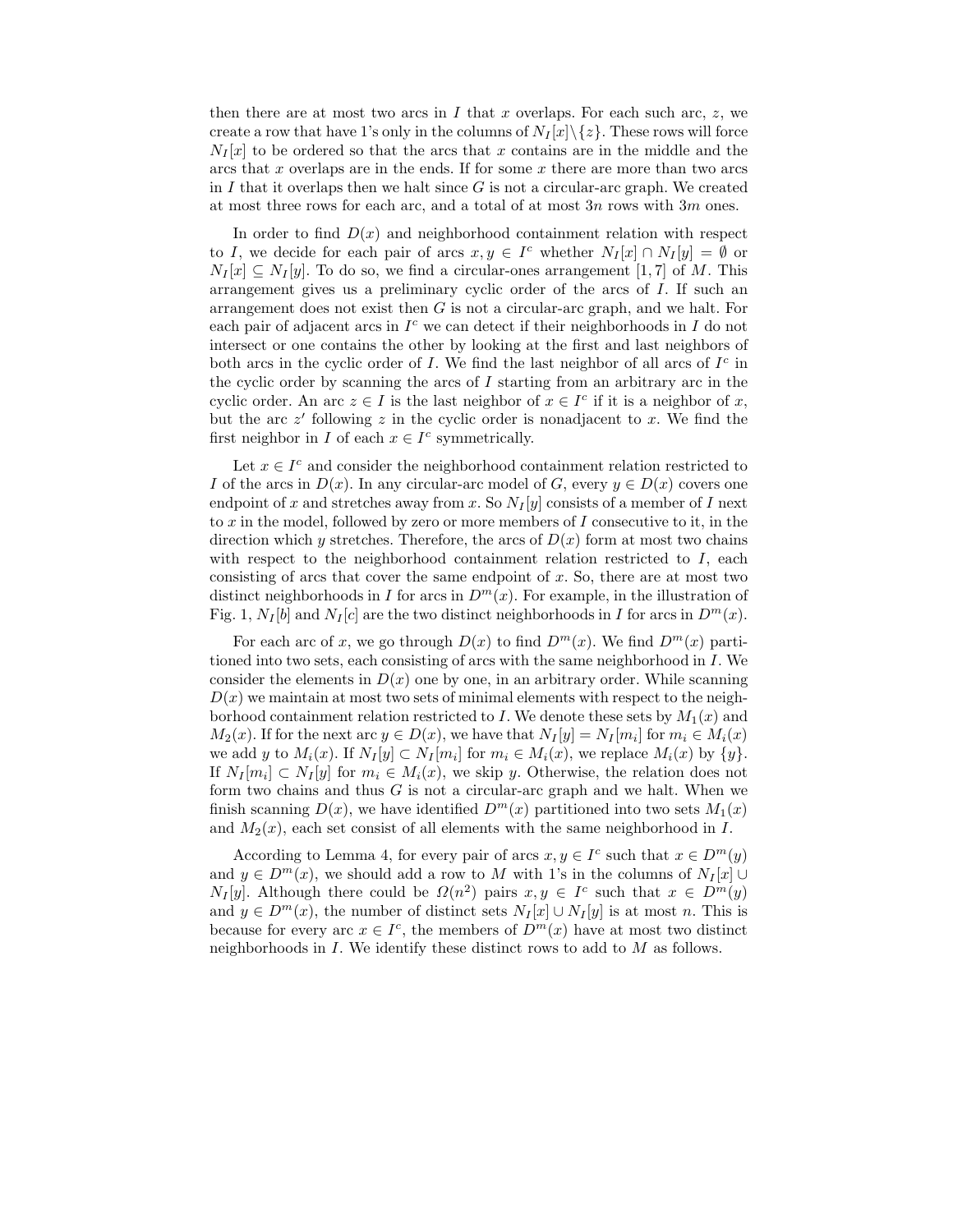



Fig. 1.  $D(x)$  and  $D^{m}(x)$ . Arcs of I are drawn in boldface.  $b, c, d \in D(x)$ . Also,  $b, c \in D^m(x)$  but  $d \notin D^m(x)$ , since  $N_I[b] \subset N_I[d]$ .

Fig. 2.  $U_i$ ,  $W_i$ ,  $A_i^e$  and  $A_i^c$ . Arcs of I are drawn in boldface.  $b \in U_i, c \in$  $W_i, d \in A_i^e$  and  $e \in A_i^c$ 

For every  $x \in I^c$ , we traverse every set  $M_i(x)$  which is not empty. For each  $y \in M_i(x)$  we check if  $x \in D^m(y)$ . If indeed  $x \in D^m(y)$ , we add a row to M with 1's in the columns of  $N_I[x] \cup N_I[y]$ . In this case we also set  $M_i(x)$  to be empty and stop the traversal, since all other arcs in  $M_i(x)$  have the same neighborhood in I as y. To check if  $x \in D^m(y)$  in constant time, we pick an arbitrary arc  $z_i$ from each  $M_i(y)$  that is not empty, and check if  $N_I[x] = N_I[z_i].$ 

Since we use the neighborhood of each arc to define at most two rows, we add to  $M$  at most  $n$  rows containing at most  $2m$  ones. We can find circular-ones arrangement for M in  $O(n+m)$  time. If such an order does not exist then G is not a circular-arc graph. Otherwise, we place the arcs of I in this order clockwise on the circle. We keep the section  $S_1, \ldots, S_{2|I|}$  that are formed by the endpoint of I in an ordered cyclic list.

# 6 Stage 2: Placing the endpoints of the arcs in the sections

Consider the order of I found in Sect. 5.2. For every arc  $x \in I^c$ , the members of  $N_I[x]$  are consecutive on the circle. Since there are no universal arcs in G, and I is a maximal independent set, x cannot contain all arcs of I and  $N_I[x] \neq \emptyset$ . Also, x overlap at most two arcs of  $I$ , since otherwise  $G$  is not a circular-arc graph and we should have detected it in Stage 1.

Let  $x \in I^c$ , the way we place the endpoint of x into their sections depends on the relation between  $x$  and the arcs of  $I$ . In most cases these relations suffice to determine the sections, and in the other cases we apply the algorithm recursively on an appropriate graph. The arc  $x$  satisfies one of the following cases (see Fig. 2).

– Arc x contains arc  $a_i \in I$  and does not intersect any other arc in I. In this case the left endpoint of x is placed in  $S_{2i-1}$  and the right endpoint is placed in  $S_{2i+1}$ . For every  $a_i \in I$  we accumulate all arcs that contain it and does not intersect any other arc of I in a set which we call  $A_i^e$ .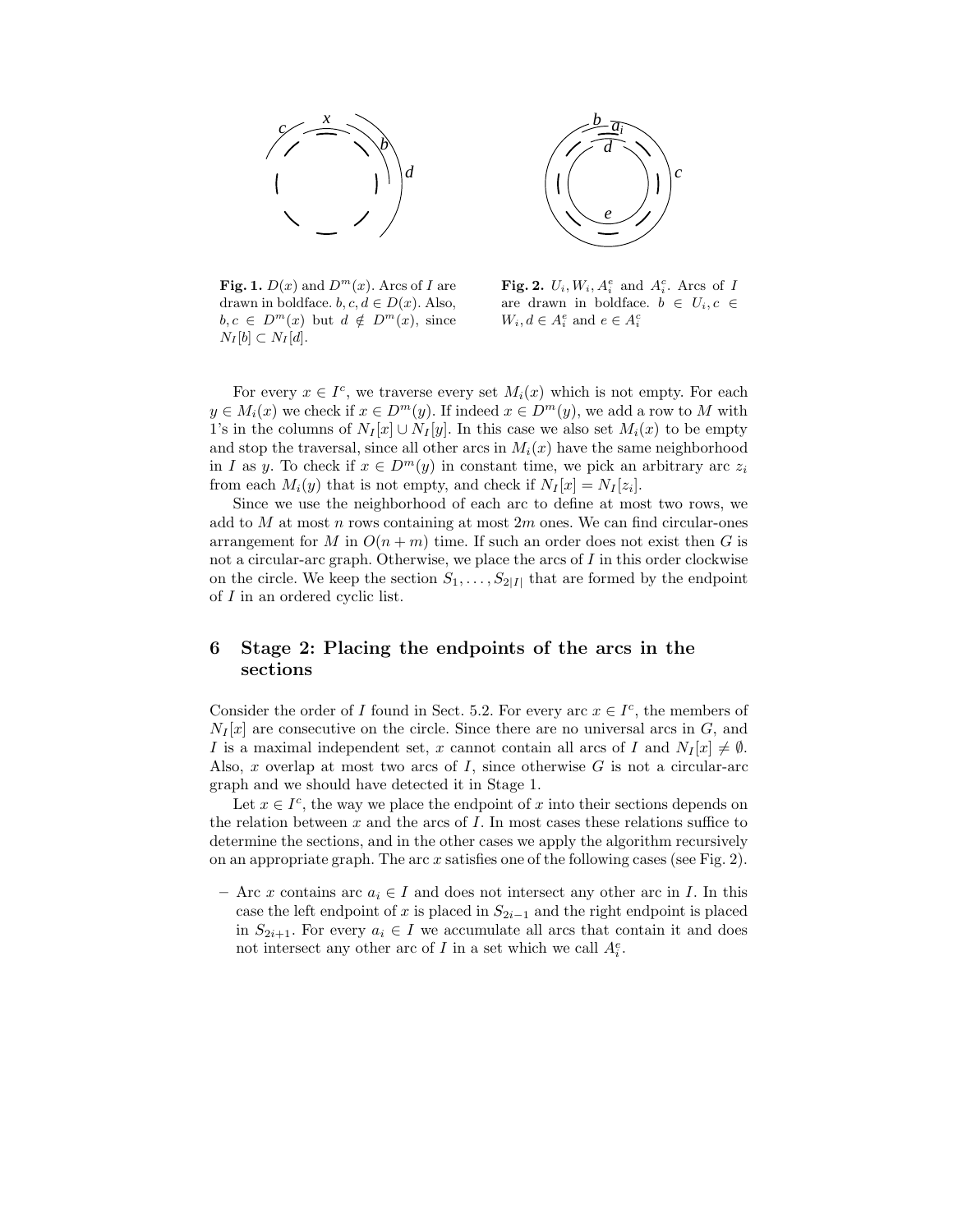- Arc x overlaps  $a_i \in I$  and does not intersect any other arc in I. For every  $a_i \in I$  we accumulate these arcs in a set which we call  $U_i$ .
- Arc x intersects at least two arcs of I and does not intersect at least one. For all these arcs we identify in  $N_I[x]$  the leftmost arc  $a_i$ , and the rightmost arcs  $a_i$ . We do that as we identified the first and last neighbor of every arc in the preliminary order of I in section 5.2. If x contains  $a_i$  then the left endpoint of x is in  $S_{2i-1}$ , if x overlaps  $a_i$  then this endpoint is in  $S_{2i}$ . Similarly, if x contains  $a_i$  then the right endpoint of x is in  $S_{2i+1}$ , if x overlaps  $a_i$  then this endpoint in  $S_{2i}$ . For every arc  $a_i \in I$  we accumulate every arc that contains all arcs in  $I$  except  $a_i$  in a set which we call  $A_i^c$ .
- $-$  Arc x overlaps two consecutive arcs  $a_i, a_{i+1} \in I$  and contains all other arcs of I. In this case, we place the left endpoint of x in  $S_{2(i+1)}$  and the right endpoint of x in  $S_{2i}$
- Arc x overlaps one arc  $a_i \in I$  and contains all other arcs of I. For each  $a_i \in I$ we accumulate these arcs in a set  $W_i$ .

At this point we placed the endpoints of all arcs in  $I<sup>c</sup>$  into their sections except arcs in  $U_i$  and  $W_i$  for  $I = 1, ..., |I|$ . Consider any arc  $a_i \in I$  and the associated sets  $U_i$  and  $W_i$ . Each arc in  $U_i \cup W_i$  has one endpoint in  $S_{2i}$  and the other in  $S_{2i-1}$  or in  $S_{2i+1}$ . Furthermore, all arcs of  $U_i$  must form a clique, as otherwise we can get from I a larger independent set by replacing  $a_i$  by two nonadjacent arcs in  $U_i$ , contradicting Lemma 1.

We place the endpoints of the arcs of  $U_i \cup W_i$  in the sections  $S_{2i-1}, S_{2i}$ and  $S_{2i+1}$  for each  $a_i \in I$  separately, by solving a new problem recursively on a graph  $G_i$ . The graph  $G_i$  which we construct is identical to the graph that Eschen [4] constructs<sup>1</sup>. This graph is co-bipartite and therefore when we apply the algorithm to  $G_i$ , Case I applies and there would not be further recursion. We contribute the following observations. If  $G$  is a circular-arc graph then the recursive application of the algorithm on  $G_i$  takes time linear in the size of  $G_i$ . Furthermore, the sum of the sizes of all  $G_i$ 's is proportional to the size of  $G$ .

Let  $C_i^a$  be the set of arcs  $\{a_i\} \cup A_i^e \cup U_i$ . The set  $C_i^a$  forms a clique in  $G$ , since  $U_i$  forms a clique and all  $A_i^e$  arcs intersect every arc that  $a_i$  intersects. The clique  $C_i^a$  consists of all arcs contained in the union of the sections  $S_{2i-1}$ ,  $S_{2i}$ and  $S_{2i+1}$ . Let  $Q_i$  be the set of arcs adjacent to some but not all arcs in  $C_i^a$ .

To define  $G_i$  we first define a subgraph of G which we denote by  $G'_i$ . The graph  $G'_{i}$  will also be a subgraph of  $G_{i}$ . The graph  $G'_{i}$  is the subgraph induced by  $C_i^a \cup Q_i \cup A_i^c \cup W_i$ . Note that  $Q_i$  is not necessarily disjoint of  $W_i$  and  $A_i^c$ .

We find  $Q_i$  by scanning the adjacency list of each  $x \in C_i^a$ . We maintain the set Y of arcs encountered during the scan. For each such arc  $y \in Y$ , we also keep a counter that counts the number of neighbors of  $y$  in  $C_i^a$ . When we finish scanning the adjacency list of every  $x \in C_i^a$ , the arcs of  $Q_i$  are exactly those arcs  $y \in Y$ whose counters are smaller than  $|C_i^a|$ . We construct  $G_i'$  by scanning the adjacency list of each arc in it and restricting the list to contain only arcs inside  $G_i'$ .

The following lemma proves that all  $G_i$ 's are constructed in linear time.

<sup>&</sup>lt;sup>1</sup> Note that this graph is different to the one from [5] which seems to have an error.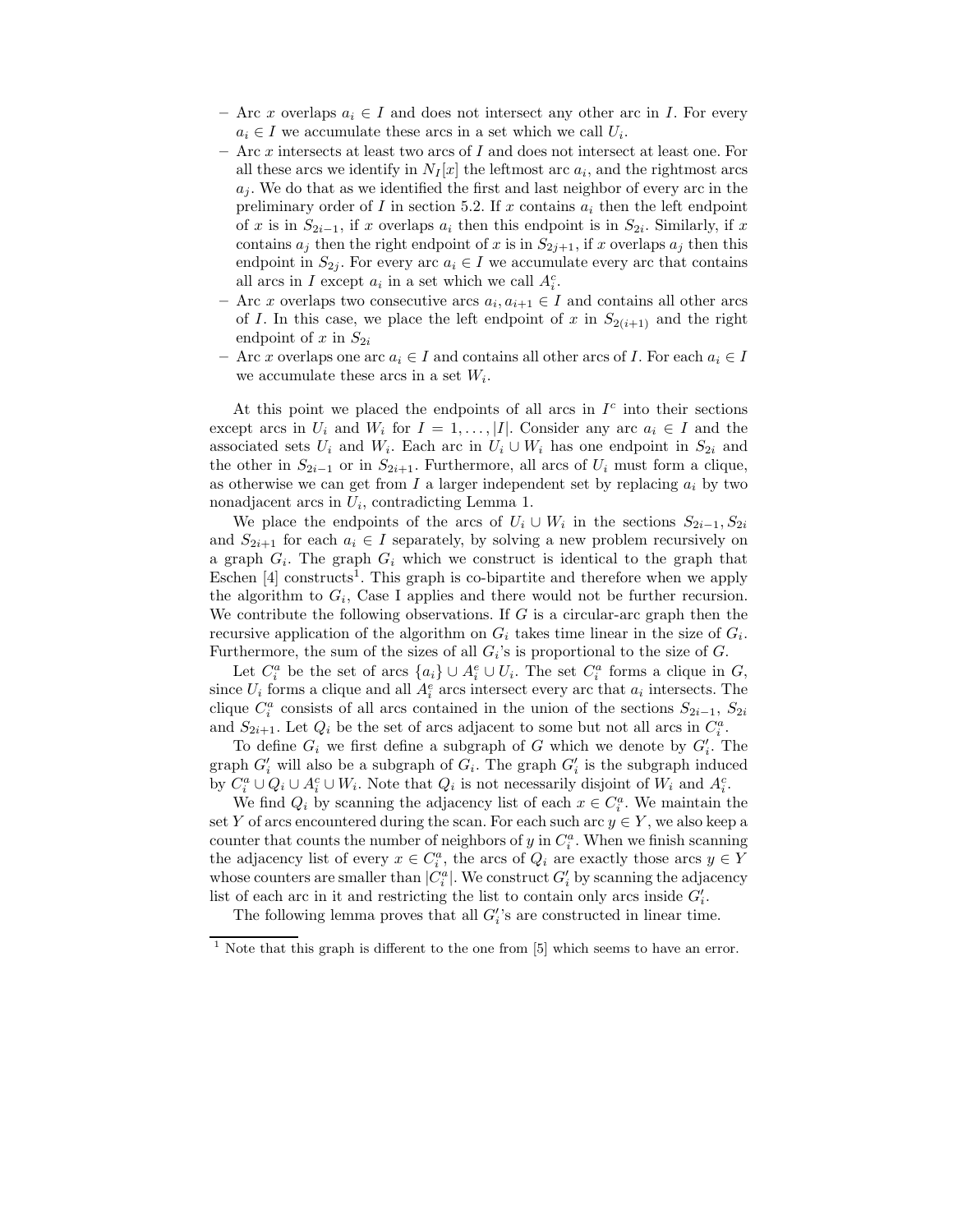# **Lemma 5.** [4] Every arc x participates in a constant number of graphs  $G_i'$ .

*Proof.* From the definition of the sets  $U_i, W_i, A_i^e, A_i^c$ , it follows that an arc x can belong to at most one such set. If  $x \in Q_i$  for some i, then one of the arcs  $a_{i-1}, a_i, a_{i+1}$  must be the leftmost or the rightmost arc of  $N_I[x]$  in the cyclic order of I. So, x can belong to  $Q_i$  only if one of  $a_{i-1}, a_i$  or  $a_{i+1}$  is the rightmost or leftmost neighbor of it in the cyclic order of  $I$ .

Let  $n'_i$  be the number of vertices in  $G'_i$ , and let  $m'_i$  be the number of edges in  $G_i'$ . Every arc in  $G_i'$  covers at least one of the four endpoints of the three consecutive sections  $S_{2i-1}, S_{2i}, S_{2i+1}$ . Therefore, the arcs of  $G_i'$  are covered by four cliques, one for each endpoint. One of these cliques should have at least  $\frac{n_i'}{4}$ vertices and therefore has at least  $\frac{n'_i}{4}(\frac{n'_i}{4}-1)$  edges. So we check if  $m'_i \geq \frac{n'_i}{4}(\frac{n'_i}{4}-1)$ . If this inequality does not hold then  $G$  is not a circular-arc graph and we halt. Otherwise, we know that  $m'_i = \Theta(n_i'^2)$ .

We construct  $G_i$  from  $G'_i$  by adding a constant number of vertices and  $O(n_i'^2) = O(m_i')$  edges. The vertices gurantee that any model of  $G_i$  can be embedded into a model of G, and the edges make all the vertices which are not in  $C_i^a$  into a second clique. So if  $n_i$  and  $m_i$  denote the number of vertices and edges in  $G_i$  respectively, then we also have that  $m_i = \Theta(m'_i) = \Theta(n_i'^2) = \Theta(n_i^2)$ . The details of the construction of  $G_i$  are as in Eschen [4].

Since  $m_i = \Theta(n_i^2)$ , the recursive application of our algorithm to  $G_i$  takes  $O(m_i)$  time. Since each arc of G belong to at most a constant number of graphs  $G_i$ , then each edge of G must belong to at most constant number of graphs  $G_i$ . And therefore,  $\sum m_i = O(m)$  and the linear time bound for Stage 2 follows.

## 7 Stage 3: Arranging the endpoints in each section

We now know which sections contain the endpoints of every arc. Next we would arrange the endpoints inside each section. We follow Eschen and Spinrad's algorithm [4, 5], but provide a tighter analysis of it.

Our algorithm goes through the sections and tries to split each section  $S$  into ordered list of subsections. If S is split to subsections, those subsections replace  $S$ in the cyclic order of sections. When we cannot split sections anymore then each section  $S$  has a corresponding section  $S'$  such that all arcs that have one endpoint in  $S$  have their other endpoint in  $S'$  and vice versa. We then use recursion to order the endpoints inside sections containing more than one endpoint.

Our initial list of sections,  $S_1, \ldots, S_{2|I|}$ , are the sections of Stage 2. Let  $n_i$ be the number of arcs that have an endpoint in  $S_i$ , and let  $m_i$  be the number of edges in  $G$  between these arcs. If  $G$  is a circular-arc graph then the arcs that have their right endpoint in  $S_i$  should be a clique in  $G$ , since they all cover the left endpoint of  $S_i$ . Similarly, the arcs that have their left endpoint in  $S_i$  also form a clique in G. So for each of the initial sections  $m_i$  should be at least  $\frac{n_i}{2}(\frac{n_i}{2}-1)$ . We check for all  $i = 1, ..., 2|I|$  that indeed  $m_i \geq \frac{n_i}{2}(\frac{n_i}{2} - 1)$ , and if it does not hold for some  $i$ , then  $G$  is not a circular-arc graph. Note that since each arc has endpoints in two sections,  $\sum m_i = O(m)$ .